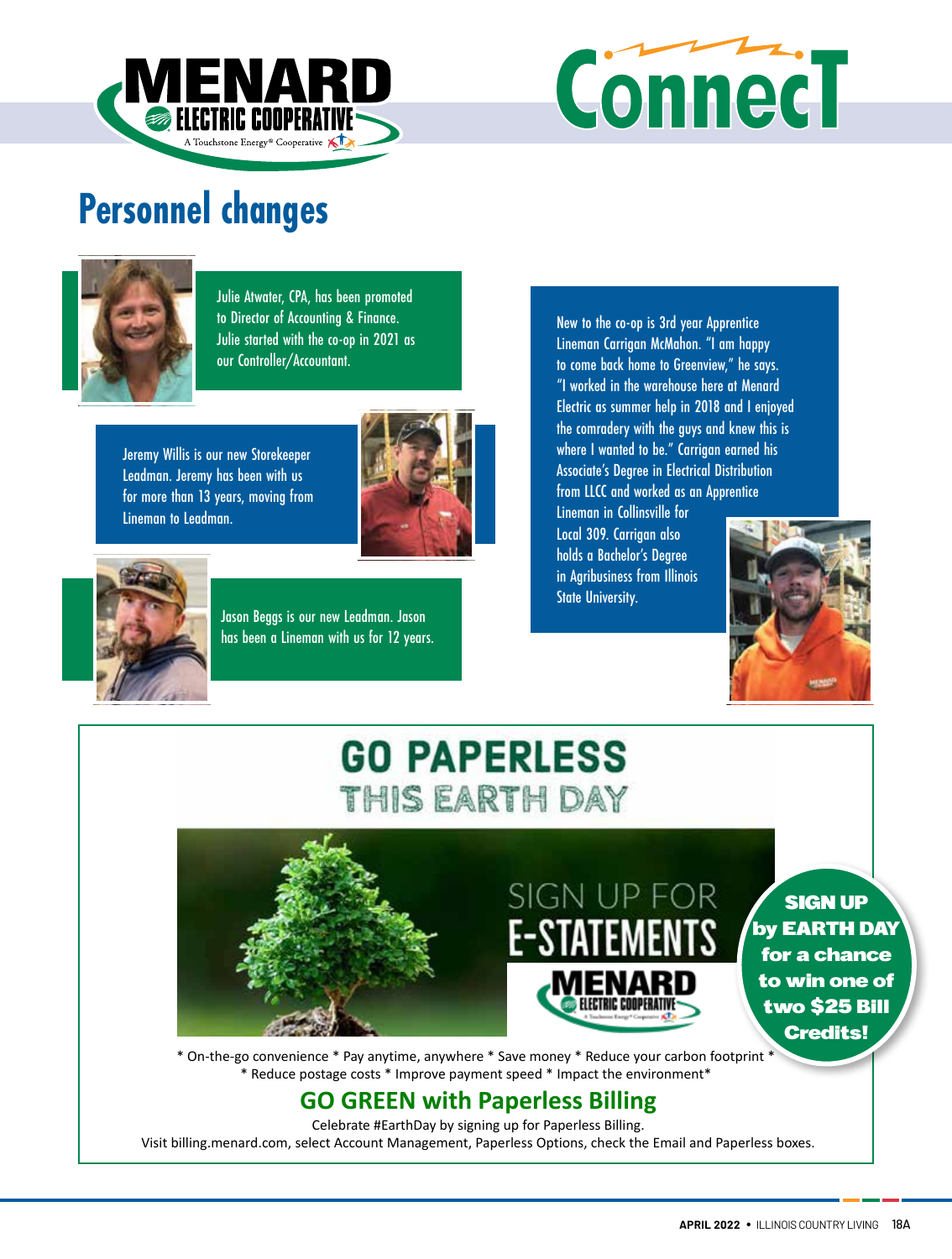### **Vegetation management**  *How our program improves safety and reliability*



**ELECTRIC COOPERATIVI** 

*Forester*

#### **Safety**

 Did you know tree limbs hold moisture? If a limb contacts a power line, that moisture provides a path down the tree into the ground, which can result in electrocution for anyone

in contact with the tree. Branches that seem far away from lines come into contact due to wind, broken limbs, or additional weight from individuals/ snow/ice. Trees close to our lines are dangerous for linemen working on the lines, members working near trees, and even children playing in or around trees near lines.

#### **Reliability**

Tree limbs coming into contact with lines cause outages. This occurs not only during ice, snow and windstorms, but also on mild days when swaying branches cause multiple small interruptions that can be difficult to trace.

If you read February's Connect article regarding power outages in 2021, you may recall outage hours due to tree contacts has continued to drop.

#### **2022 Vegetation Management Program**

We work steadily to keep our lines and equipment clear of any vegetation that could prevent a safety or reliability hazard. Controlling vegetation across our 2,600 miles of line takes time. We seek to clear each area every five to six years; this requires us to manually or mechanically trim for adequate clearance against regrowth. When we cannot achieve adequate clearance due to incompatibility to our lines, the vegetation will be removed.

Brush and vines growing on or near our poles is also controlled. Vegetation

causes poles to rot quicker, growth under lines or around equipment prevents access for maintenance and outage repairs.

Property owners are responsible for maintaining trees near the service line (the electric line that runs from the main power line to the home). Please call us to have your service line temporarily disconnected so this work may be done safely by a qualified tree service.

#### **Specifications**

Our specifications are to clear the area on either side of our single-phase lines at least 15 feet and three-phase lines at least 25 feet from the center of the pole. Smaller trees and brush under and close to lines are removed to allow access and eliminate future growing problems.

We direct all crews to trim trees to the requirements of the American National Standards Institute to assure the continued health of trees. These standards may not be viewed as the most visually appealing, but they are supportive to tree

health in the long term as well as safer for all members and employees.

#### **2022 Schedule**

We will partner with Spoon River Electric Cooperative's forestry department and employ contract crews to cut and mow vegetation on areas shown on the map in green, served by our substations in Oakford, Salisbury and Middletown.

Herbicide will be selectively applied to brush as needed in areas that were mechanically cleared in 2021. This is the most cost-effective step in right of way maintenance and allows us to extend our trimming cycle and reduce the amount of brush that would need cleared after regrowth. In 2022, these areas will include those shown in blue on the map, served by our substations in Bishop, Kilbourne, Oakford, Saidora, Bluff Springs, New Berlin, Petersburg and Salisbury.



**We appreciate your support of our vegetation management program to help us continue providing safe, reliable service. Questions about our program? Contact Forester Ross Cloninger at rcloninger@menard.com or 800-872-1203.**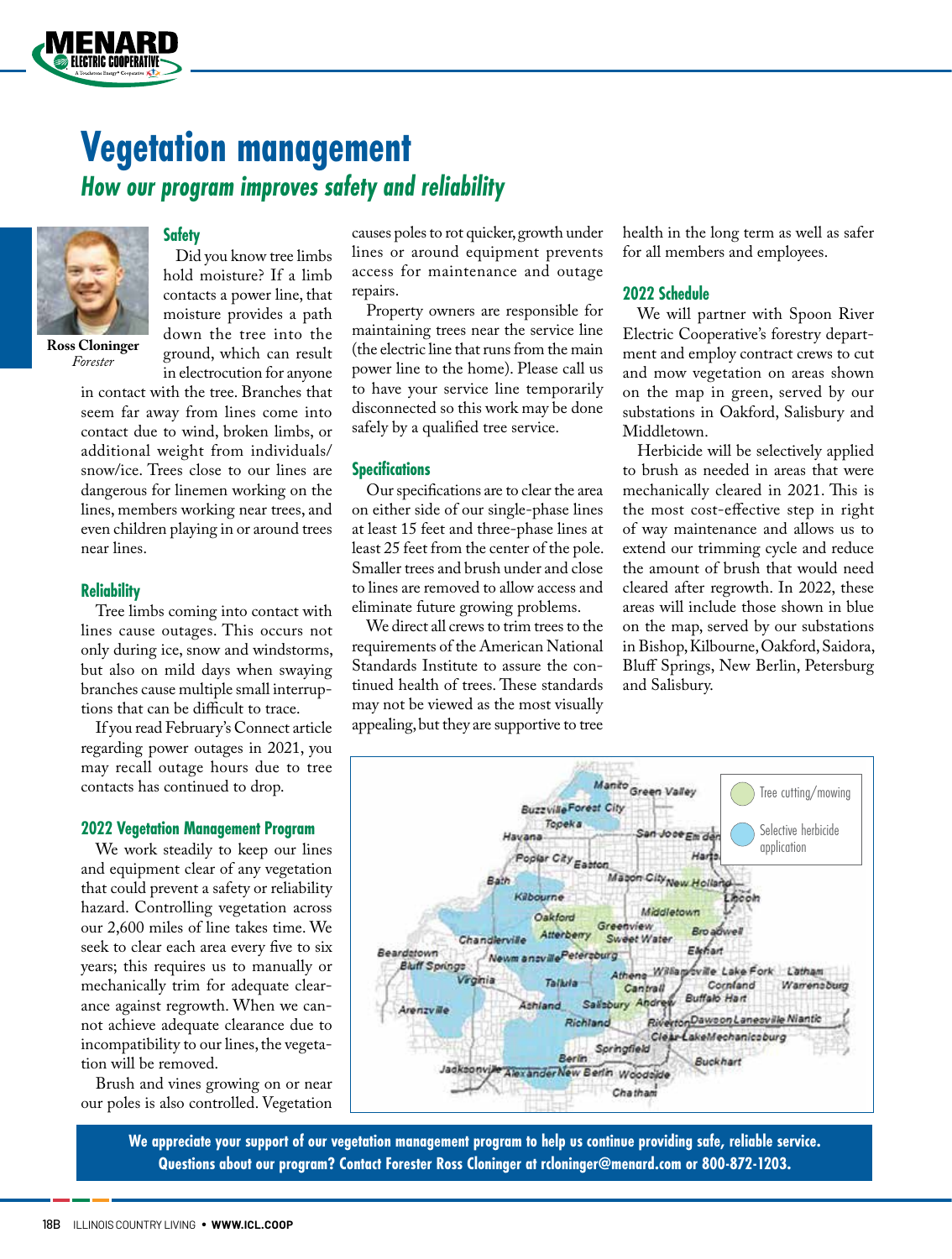



### **Planting trees near overhead and underground utilities**

Overhead lines: Discover the diameter of the tree when full grown, divide in half and add 15 or 25. That is how many feet away from lines to plant. When the tree is full grown you want the outer edge of branches (not the trunk) to be at least 15 feet from single-phase, or 25 feet from three-phase, overhead lines.

Underground lines: Tree roots generally grow 2-3 times beyond the edge of branches within just a few years of planting, and in some cases can grow laterally equal to the height of the tree. Roots can cause problems for underground utilities.

### **Keep our equipment clear**

Bushes and vines growing on or near poles causes them to rot quicker and prevents linemen from accessing them. Never attach items such as planters, mailboxes or signs to poles.

Do not paint, enhance, landscape around or otherwise block or obstruct pad mounted transformers (green or gray utility boxes found in some yards/ subdivisions). We require at least 10-ft clearance in front of, and 4-ft clearance on the other three sides. Teach children not to sit on, play around or open these transformers.





### **Planting to aid energy efficiency**

Shrubs and ground cover planted around a home's perimeter can help reduce heat buildup. Evergreen trees planted on the north and northwest sides of a home can provide a wind-break. Leafy trees planted on the south and west sides of a home can provide shade on hot summer days yet allow the sun to warm the home in fall and winter.



**Know what's below. Call before you dig.** 

You must call 811 or visit Call811.com 2-3 days before you dig so that all underground public utilities can be marked by this free service.

You will need to call a private locator to find privately-installed facilities such as sprinkler systems, invisible fences, data communication systems, private water systems, or gas piping to a garage.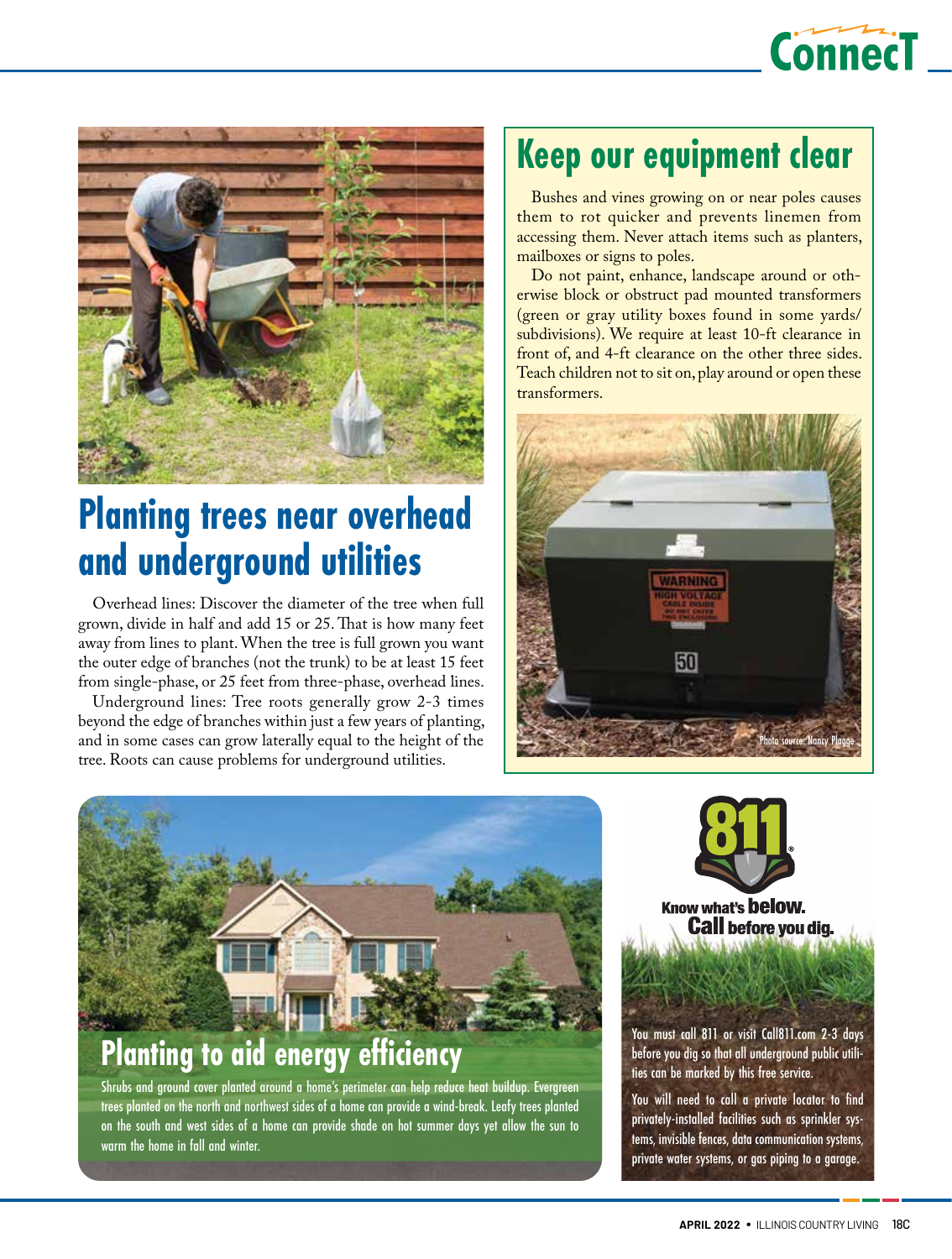

#### **JANUARY 25, 2022**

FIFCTRIC COOPFRATIV

- All Directors present except Donald McMillan; also Manager Alisha Anker & Attorney Charles Smith.
- Approved Grant Agreement, Risk Assessment & Transparency Act Certificate for FEMA-3577-EM-IL, IEMA Public Assistance Program for reimbursement of 75% of eligible costs of restoration following tornado.
- Resolution adopted to amend existing 125

#### **Energy Efficiency** Tip of the Month

When streaming content, use the smallest device that makes sense for the number of people watching. Avoid streaming on game consoles, which use 10 times more power than streaming through a tablet or laptop.

Streaming content with electronic equipment that has earned the ENERGY STAR® rating will use 25% to 30% less energy than standard equipment.

*Source: Dept. of Energy*

#### **or contact the office.**

plan to include limited-use FSA benefit.

- Reviewed 2021 accomplishments.
- Anker reviewed monthly & YTD financial operating report, balance sheet & financial trends. Operating margins YTD as of 12/31 were \$679,603 compared to \$339,247 last year; equity at 43.13%;12-mo TIER 3.36 & DSC 1.90.
- Anker discussed long term debt maturity schedule.
- Anker presented net metered kilowatt-hour banks schedule.
- Reviewed Operations Report w/119 incidents; largest & longest outages after Dec. 10 tornado.
- Martin presented Capital Credit Committee recommendations. Resolution adopted to retire \$250,000 in estates & \$1,000,000 in general retirements in 2022.

#### **Seeking veterans for No Barriers Expedition**

We are seeking veterans from within our co-op family to nominate for a once in a lifetime opportunity to attend a No Barriers Expedition fully paid by CoBank. Anyone interested should contact us as soon as possible for details at 800-872-1203 or info@menard.com. Find more details at www.menard.com.

OUR OFFICE WILL BE

closed April 15th

for Good Friday



### **Farmers: Look up** while planting

▲ Take notice of our lines running along roads, field edges & at field entrances.

A Always maintain a 10-foot minimum distance (below, above & to each side) from our lines.

Use a spotter to verify clearance.

A If your vehicle or machinery comes into contact with a power line, do not get out; stay where you are & call 911 to dispatch the appropriate utility to de-energize power.

**www.menard.com**

 **facebook.com/MenardElectric**

safeelectricity.org

**1-800-872-1203 info@menard.com**

**14300 State Hwy 97 PO Box 200, Petersburg, IL 62675**

*This institution is an equal opportunity provider and employer.*

18D ILLINOIS COUNTRY LIVING • **WWW.ICL.COOP**